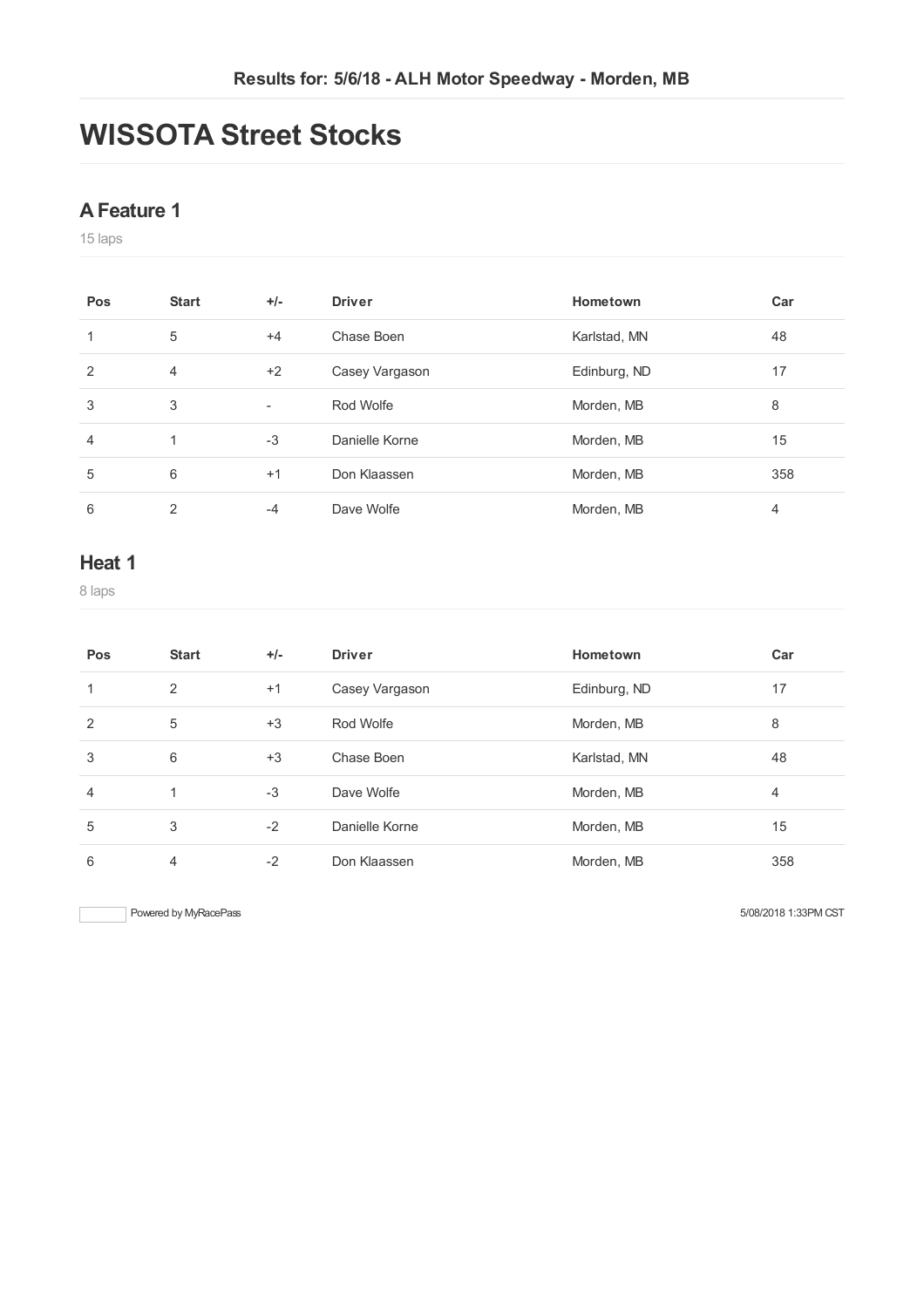# **WISSOTA Modifieds**

#### **AFeature 1**

laps

| <b>Pos</b>     | <b>Start</b> | $+/-$ | <b>Driver</b>        | Hometown          | Car          |
|----------------|--------------|-------|----------------------|-------------------|--------------|
| 1              | 2            | $+1$  | <b>Scott Greer</b>   | Winnipeg, MB      | 5G           |
| $\overline{2}$ | 1            | $-1$  | Lee McRae            | Marquette, MB     | 9            |
| 3              | 3            | -     | <b>Dustin Strand</b> | Grand Forks, MN   | 71           |
| 4              | 5            | $+1$  | Ward Imrie           | Winnipeg, MB      | 10W          |
| 5              | 4            | $-1$  | Jeff Pritchard       | Carman, MB        | $\mathbf{1}$ |
| 6              | 8            | $+2$  | <b>Shawn Teunis</b>  | West St. Paul, MB | 39           |
| $\overline{7}$ | 9            | $+2$  | <b>Ryan Cousins</b>  | Morden, MB        | 36           |
| 8              | 7            | $-1$  | Chad Allen           | Morden, MB        | 22           |
| 9(DNF)         | 6            | $-3$  | Ryan Kereluk         | St. Andrews, MB   | 29K          |

#### **Heat 1**

laps

| Pos     | <b>Start</b>   | $+/-$ | <b>Driver</b>        | <b>Hometown</b>   | Car |
|---------|----------------|-------|----------------------|-------------------|-----|
| 1       | 6              | $+5$  | <b>Dustin Strand</b> | Grand Forks, MN   | 71  |
| 2       | 3              | $+1$  | Ward Imrie           | Winnipeg, MB      | 10W |
| 3       | 4              | $+1$  | Lee McRae            | Marquette, MB     | 9   |
| 4       | 9              | $+5$  | <b>Scott Greer</b>   | Winnipeg, MB      | 5G  |
| 5       | $\overline{7}$ | $+2$  | Jeff Pritchard       | Carman, MB        | 1   |
| 6       | 1              | $-5$  | Ryan Kereluk         | St. Andrews, MB   | 29K |
| 7       | 8              | $+1$  | Chad Allen           | Morden, MB        | 22  |
| 8 (DNF) | 2              | $-6$  | <b>Shawn Teunis</b>  | West St. Paul, MB | 39  |
| 9(DNF)  | 5              | $-4$  | <b>Ryan Cousins</b>  | Morden, MB        | 36  |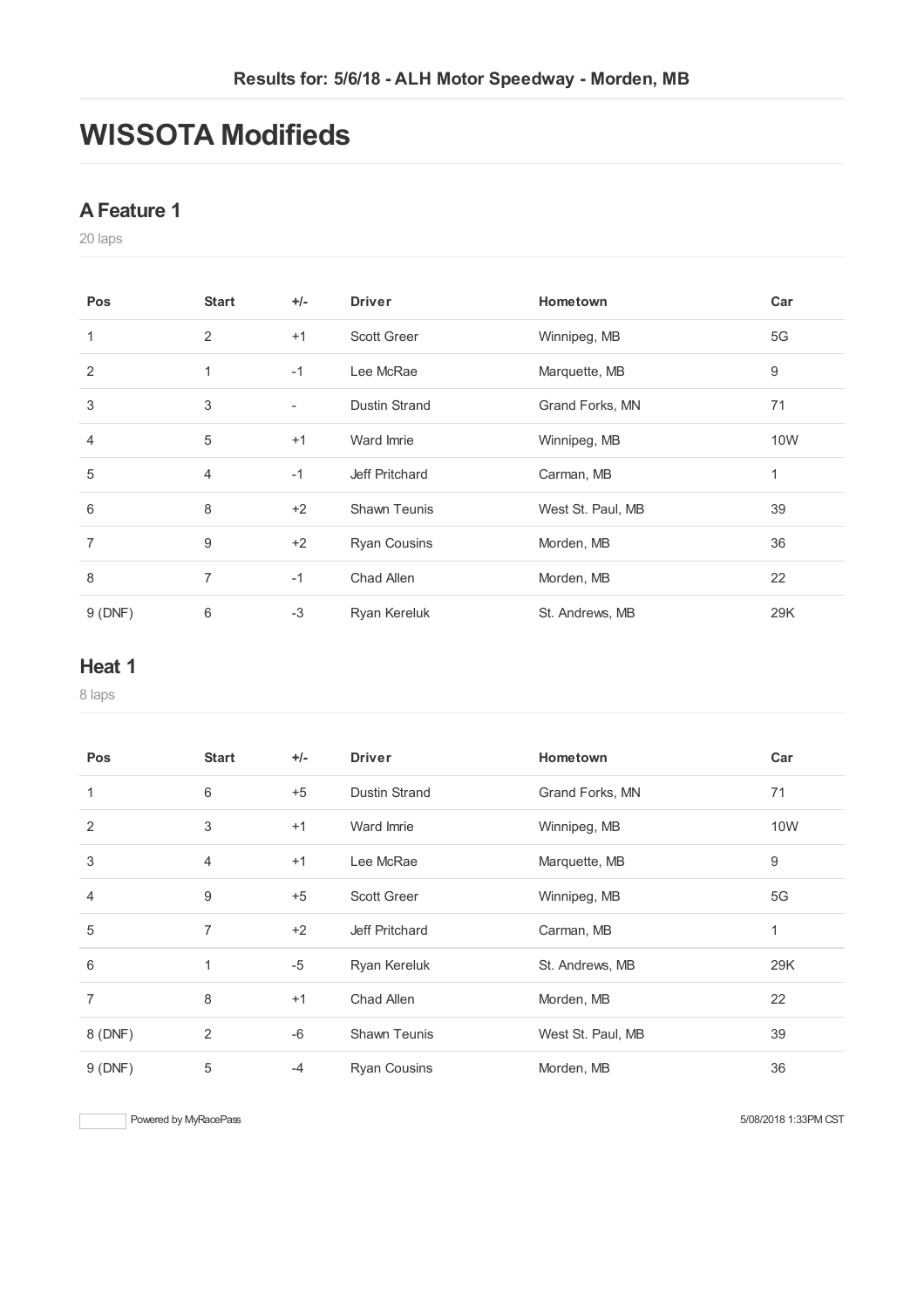# **Pure Stocks**

## **AFeature 1**

laps

| Pos            | <b>Start</b>   | $+/-$ | <b>Driver</b>          | Hometown       | Car |
|----------------|----------------|-------|------------------------|----------------|-----|
| 1              | 5              | $+4$  | Kevin Smith            |                | 06  |
| $\overline{2}$ | 1              | $-1$  | <b>Brian Kentner</b>   | Boissevain, MB | 66K |
| 3              | 2              | $-1$  | Jamie Smith            | Boissevain, MB | 13  |
| 4              | 6              | $+2$  | Danielle Korne         | Morden, MB     | 15  |
| 5              | 11             | $+6$  | Jimmy Klassen          | Morden, MB     | 7   |
| 6              | 9              | $+3$  | <b>Jeff Gillies</b>    | Killarney, MB  | 7G  |
| $\overline{7}$ | 10             | $+3$  | Tyler Fehr             | Winkler, MB    | 8   |
| 8              | 12             | $+4$  | Mary Klaassen          | Morden, MB     | 445 |
| 9              | 8              | $-1$  | <b>Brian Bellew</b>    | Killarney, MB  | 30K |
| 10 (DNF)       | 4              | $-6$  | Al Unger               | Morden, MB     | 95  |
| 11 (DNF)       | $\overline{7}$ | $-4$  | Pat Smith              |                | 16  |
| 12 (DNF)       | 14             | $+2$  | <b>Bailey Cousins</b>  | Morden, MB     | 7B  |
| 13 (DNF)       | 3              | $-10$ | Nathan Klaassen        | Morden, MB     | 6   |
| <b>DNS</b>     |                | $-1$  | <b>Edward Marquart</b> | Miami, MB      | 88  |

## **Heat 1**

laps

| Pos            | <b>Start</b>   | $+/-$ | <b>Driver</b>          | Hometown       | Car |
|----------------|----------------|-------|------------------------|----------------|-----|
| 1              | 3              | $+2$  | <b>Brian Kentner</b>   | Boissevain, MB | 66K |
| $\overline{2}$ | 6              | $+4$  | Jamie Smith            | Boissevain, MB | 13  |
| 3              | 1              | $-2$  | Danielle Korne         | Morden, MB     | 15  |
| 4              | $\overline{4}$ | ٠     | Al Unger               | Morden, MB     | 95  |
| 5              | 7              | $+2$  | <b>Jeff Gillies</b>    | Killarney, MB  | 7G  |
| 6(DNF)         | 2              | $-4$  | <b>Edward Marquart</b> | Miami, MB      | 88  |
| 7(DNF)         | 5              | $-2$  | <b>Bailey Cousins</b>  | Morden, MB     | 7B  |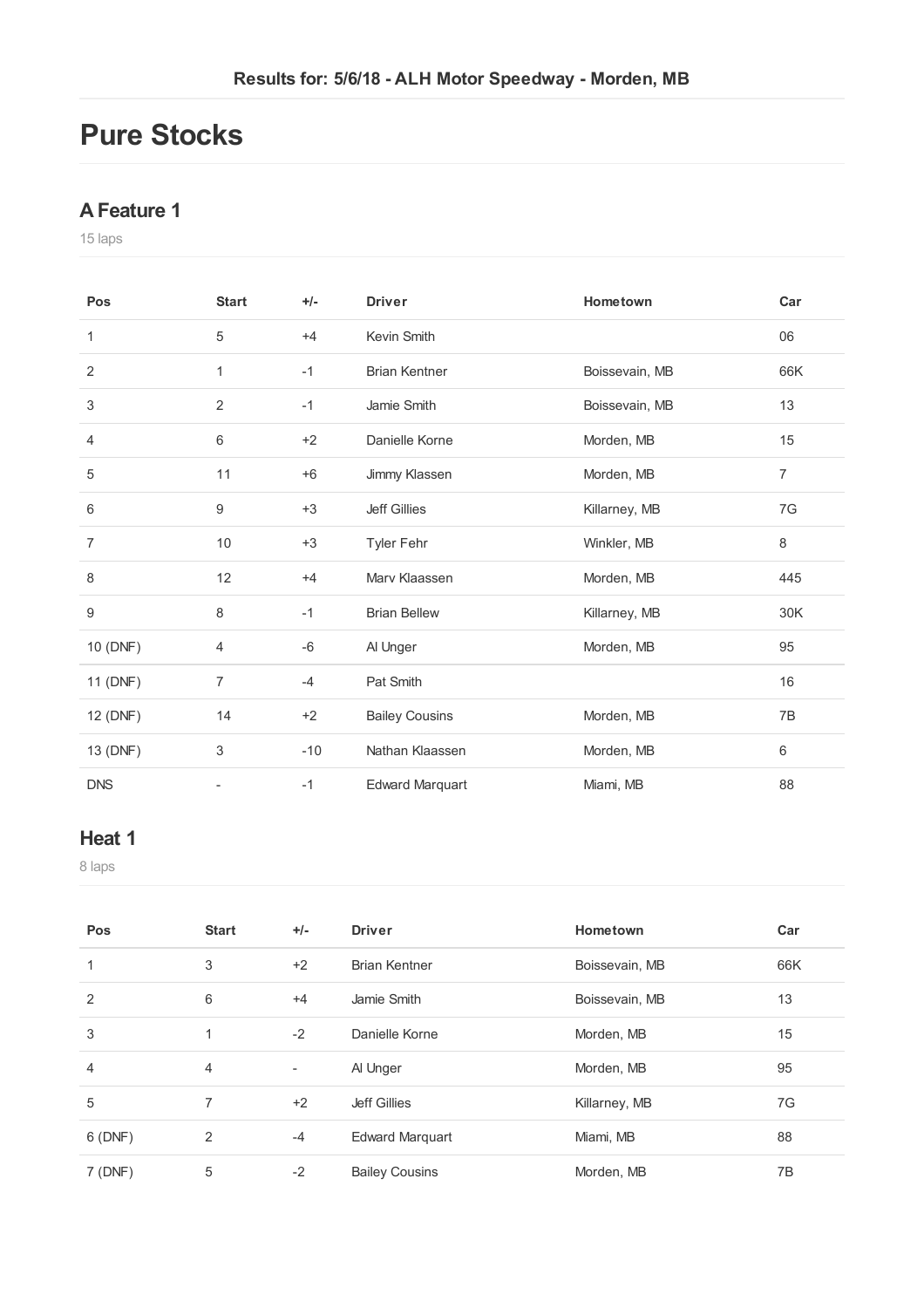### **Heat 2**

laps

| Pos | <b>Start</b>   | $+/-$                    | <b>Driver</b>       | Hometown      | Car |
|-----|----------------|--------------------------|---------------------|---------------|-----|
|     | 3              | $+2$                     | Pat Smith           |               | 16  |
| 2   | 5              | $+3$                     | <b>Brian Bellew</b> | Killarney, MB | 30K |
| 3   | 1              | $-2$                     | Nathan Klaassen     | Morden, MB    | 6   |
| 4   | 2              | $-2$                     | Kevin Smith         |               | 06  |
| 5   | $\overline{7}$ | $+2$                     | <b>Tyler Fehr</b>   | Winkler, MB   | 8   |
| 6   | 6              | $\overline{\phantom{a}}$ | Jimmy Klassen       | Morden, MB    | 7   |
|     | $\overline{4}$ | $-3$                     | Mary Klaassen       | Morden, MB    | 445 |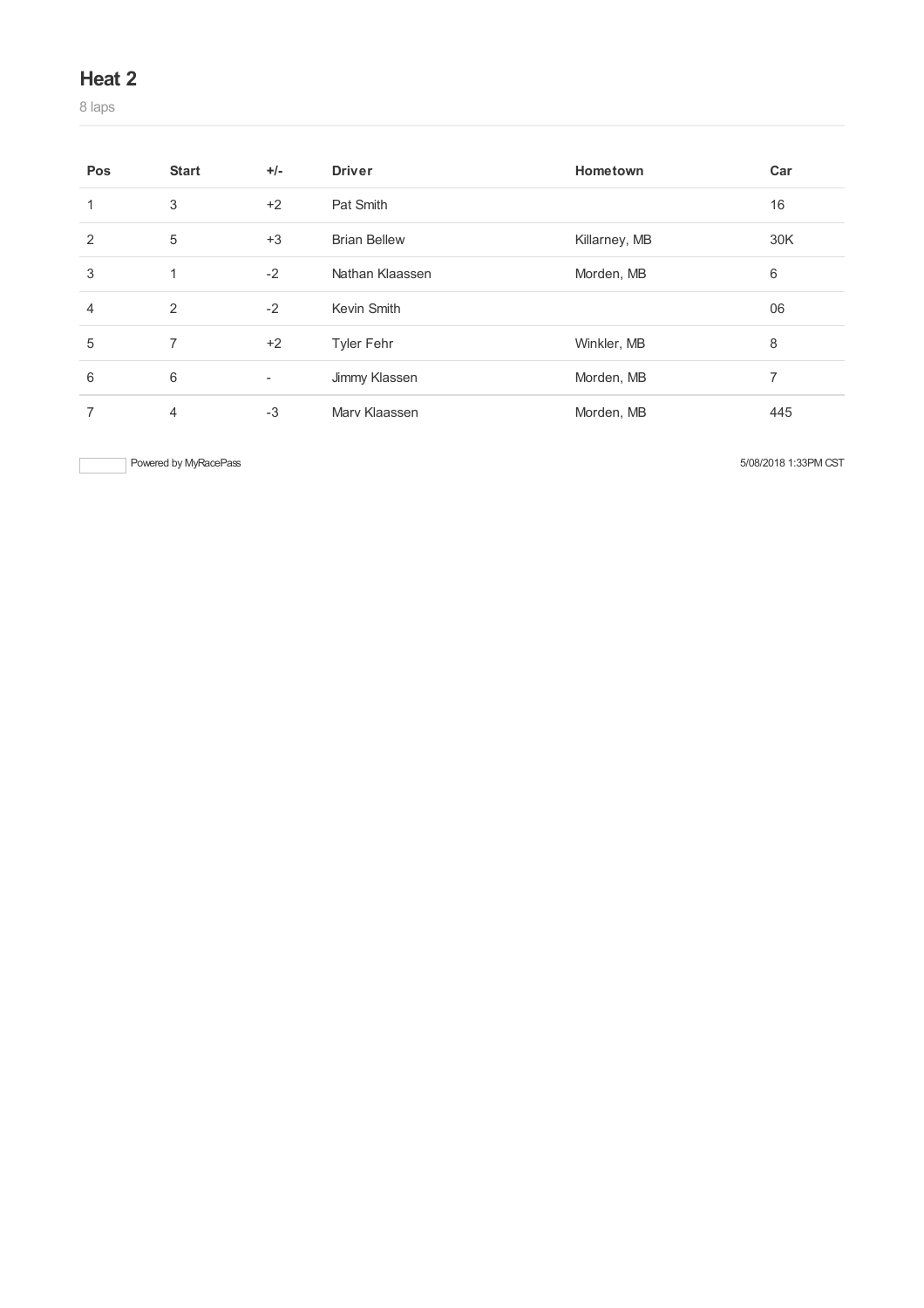# **WISSOTA Midwest Modifieds**

## **AFeature 1**

laps

| Pos            | <b>Start</b>   | $+/-$                    | <b>Driver</b>           | Hometown        | Car        |
|----------------|----------------|--------------------------|-------------------------|-----------------|------------|
| 1              | 3              | $+2$                     | Lance Schill            | Langdon, ND     | 17         |
| 2              | 2              | $\overline{\phantom{a}}$ | Victoria Stutsky        | St. Andrews, MB | 24         |
| 3              | 4              | $+1$                     | Cody Wall               | Plum Coulee, MB | 25         |
| $\overline{4}$ | 8              | $+4$                     | <b>Austin Hunter</b>    | Winnipeg, MB    | 44         |
| 5              | $\overline{7}$ | $+2$                     | Gary Unrau              | Roland, MB      | 18         |
| 6              | 9              | $+3$                     | Brenden Luschinski      | Headingley, MB  | 16         |
| $\overline{7}$ | 11             | $+4$                     | <b>Ted Doell</b>        | Carman, MB      | 95         |
| 8              | 6              | $-2$                     | <b>Austin Overwater</b> | Winnipeg, MB    | 33A        |
| 9(DNF)         | 10             | $+1$                     | Derek Unrau             | Roland, MB      | 59         |
| 10 (DNF)       | 5              | $-5$                     | <b>Brandon Rehill</b>   | Winnipeg, MB    | 4B         |
| <b>DNS</b>     | -              | $-10$                    | <b>Brandon Wieler</b>   | Winkler, MB     | 99W        |
| <b>DNS</b>     | -              | $\overline{\phantom{a}}$ | Tim Wiebe               | Vita, MB        | <b>18T</b> |

### **Heat 1**

laps

| Pos | <b>Start</b>   | $+/-$ | <b>Driver</b>           | Hometown        | Car |
|-----|----------------|-------|-------------------------|-----------------|-----|
| 1   | 3              | $+2$  | <b>Austin Hunter</b>    | Winnipeg, MB    | 44  |
| 2   | 5              | $+3$  | Cody Wall               | Plum Coulee, MB | 25  |
| 3   | $\overline{4}$ | $+1$  | <b>Austin Overwater</b> | Winnipeg, MB    | 33A |
| 4   | 6              | $+2$  | <b>Brandon Rehill</b>   | Winnipeg, MB    | 4B  |
| 5   | 2              | $-3$  | Brenden Luschinski      | Headingley, MB  | 16  |
| 6   | ◢              | $-5$  | Ted Doell               | Carman, MB      | 95  |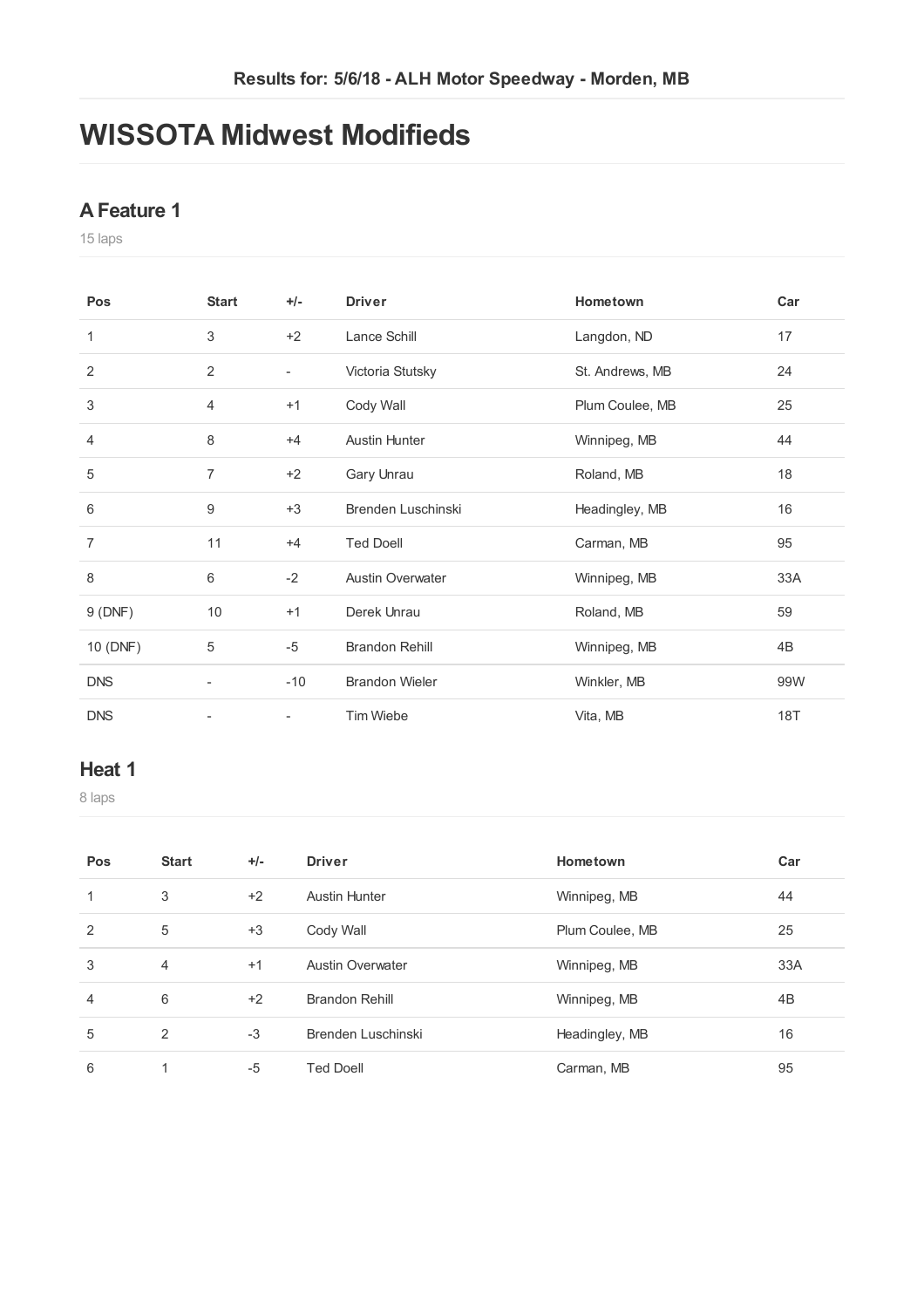### **Heat 2**

laps

| Pos    | <b>Start</b> | $+/-$                    | <b>Driver</b>         | Hometown        | Car |
|--------|--------------|--------------------------|-----------------------|-----------------|-----|
|        |              | $\overline{\phantom{a}}$ | Lance Schill          | Langdon, ND     | 17  |
| 2      | 2            | ٠                        | Gary Unrau            | Roland, MB      | 18  |
| 3      | 3            | ٠                        | Victoria Stutsky      | St. Andrews, MB | 24  |
| 4      | 5            | $+1$                     | <b>Brandon Wieler</b> | Winkler, MB     | 99W |
| 5      | 4            | $-1$                     | Derek Unrau           | Roland, MB      | 59  |
| 6(DNF) | 6            | ۰                        | Tim Wiebe             | Vita, MB        | 18T |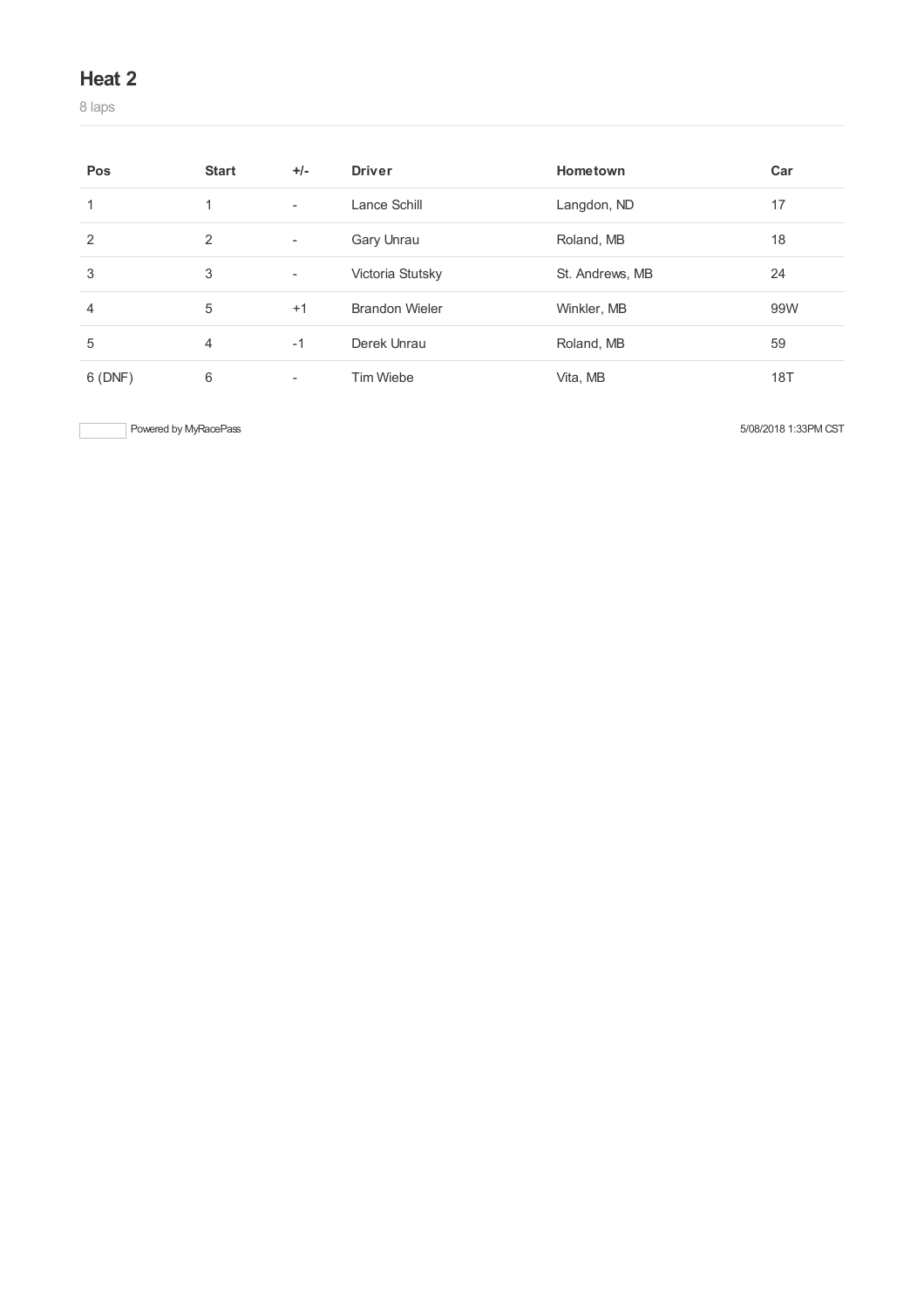# **Cylinder**

#### **AFeature 1**

laps

| Pos        | <b>Start</b>   | $+/-$                    | <b>Driver</b> | Hometown       | Car |
|------------|----------------|--------------------------|---------------|----------------|-----|
| 1          | 3              | $+2$                     | Denis Seguin  | Winnipeg, MB   | 23  |
| 2          | 2              | $\overline{\phantom{a}}$ | Shane Rehill  | St Andrews, MB | 4S  |
| 3          | $\overline{4}$ | $+1$                     | Zach Demers   | Winnipeg, MB   | 12  |
| 4          | 6              | $+2$                     | Madison Brown | Winnipeg, MB   | 77  |
| 5(DNF)     | 5              | -                        | lan Cabernel  | Bruxelles, MB  | 441 |
| <b>DNS</b> |                | $-5$                     | Ryan Higgins  | Winnipeg, MB   | 99  |

### **Heat 1**

laps

| Pos            | <b>Start</b>   | $+/-$ | <b>Driver</b>      | Hometown       | Car |
|----------------|----------------|-------|--------------------|----------------|-----|
| 1              | 3              | $+2$  | lan Cabernel       | Bruxelles, MB  | 441 |
| 2              | 1              | $-1$  | Ryan Higgins       | Winnipeg, MB   | 99  |
| 3              | 2              | $-1$  | <b>Zach Demers</b> | Winnipeg, MB   | 12  |
| $\overline{4}$ | 6              | $+2$  | Denis Seguin       | Winnipeg, MB   | 23  |
| 5              | $\overline{4}$ | $-1$  | Shane Rehill       | St Andrews, MB | 4S  |
| 6              | 5              | $-1$  | Madison Brown      | Winnipeg, MB   | 77  |